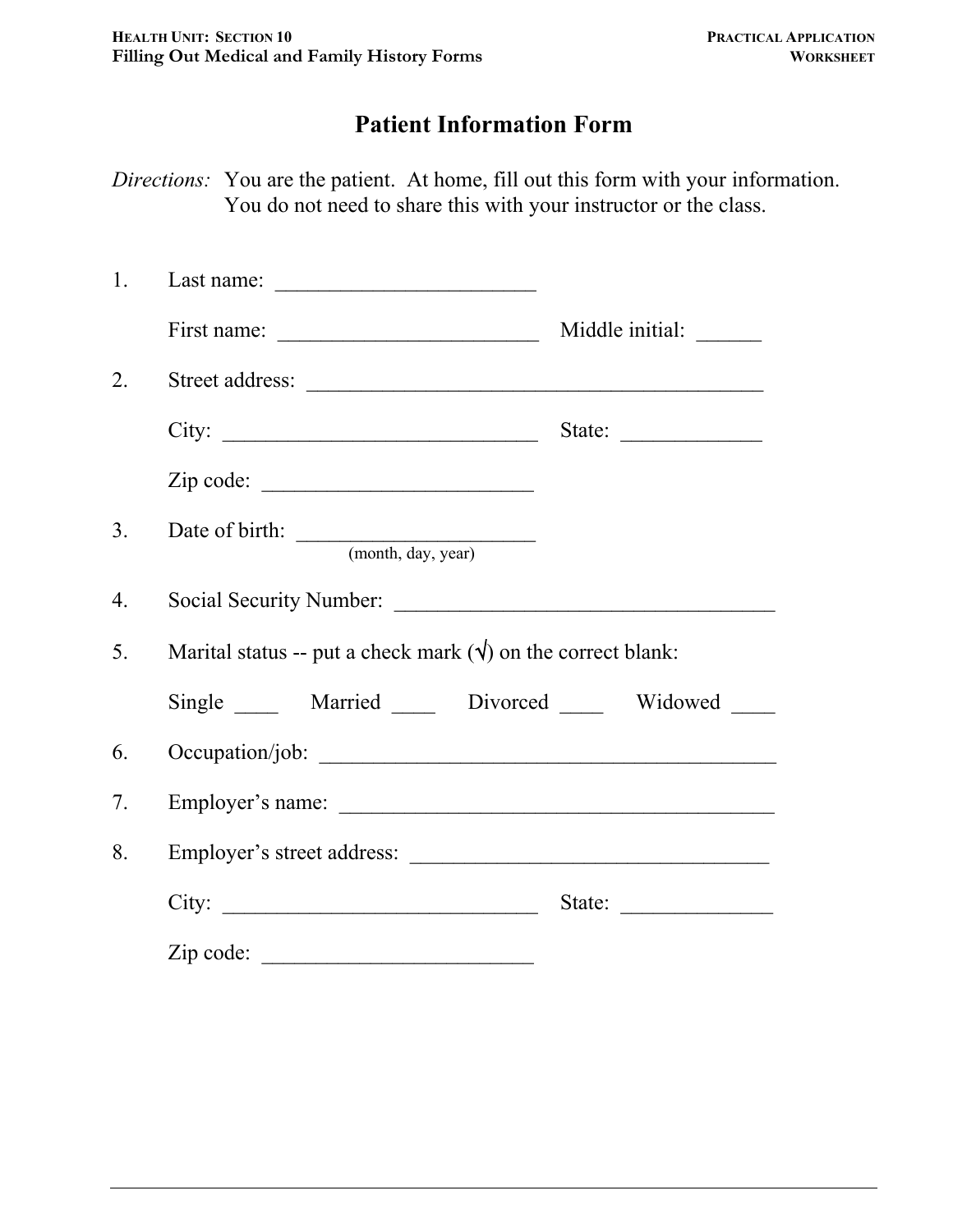#### **Patient Information Form, continued**

| First name: $\overline{\qquad \qquad }$    |  |  |
|--------------------------------------------|--|--|
|                                            |  |  |
|                                            |  |  |
| 12. Name of holder of this insurance plan: |  |  |
| 13. Relationship to patient:               |  |  |
|                                            |  |  |
|                                            |  |  |
|                                            |  |  |
| 17. Relationship to patient:               |  |  |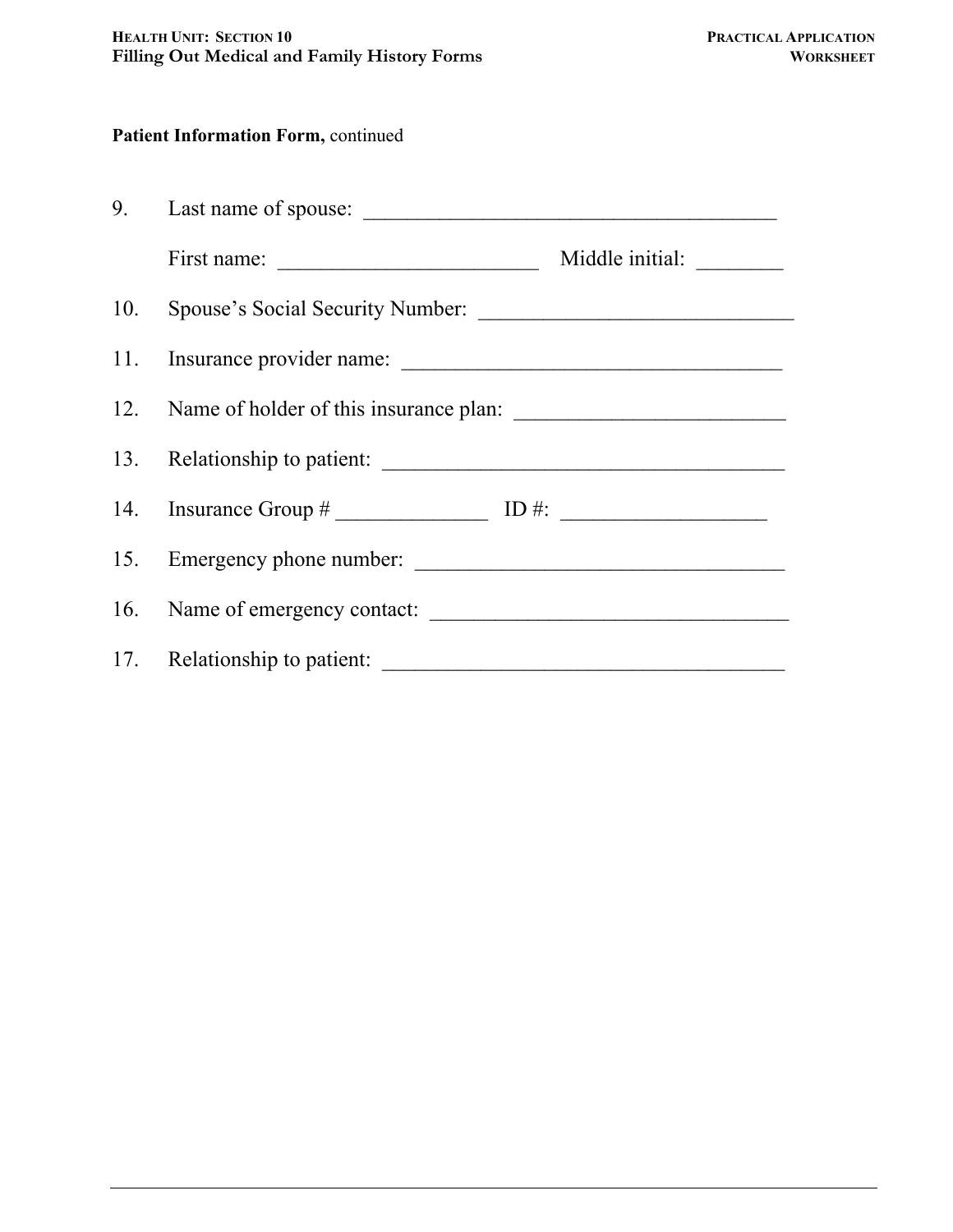### **Patient Medical History Form**

*Directions:* You are the patient. At home, fill out this form with your information. You do not need to share this with your instructor or the class.

1. Date of last medical exam (month, year)

2. Have you ever been hospitalized for surgery or serious illness? Yes No If yes,

| Are you taking any medications (prescriptions or over-the-counter) regularly?<br>Yes No If yes, what medications are you taking? |  |  |
|----------------------------------------------------------------------------------------------------------------------------------|--|--|
|                                                                                                                                  |  |  |
|                                                                                                                                  |  |  |
|                                                                                                                                  |  |  |
|                                                                                                                                  |  |  |
|                                                                                                                                  |  |  |
|                                                                                                                                  |  |  |

 $\mathcal{L}_\text{max}$  , and the contract of the contract of the contract of the contract of the contract of the contract of the contract of the contract of the contract of the contract of the contract of the contract of the contr

4. Do you wear glasses or contact lenses? Yes \_\_\_\_\_\_\_ No \_\_\_\_\_\_\_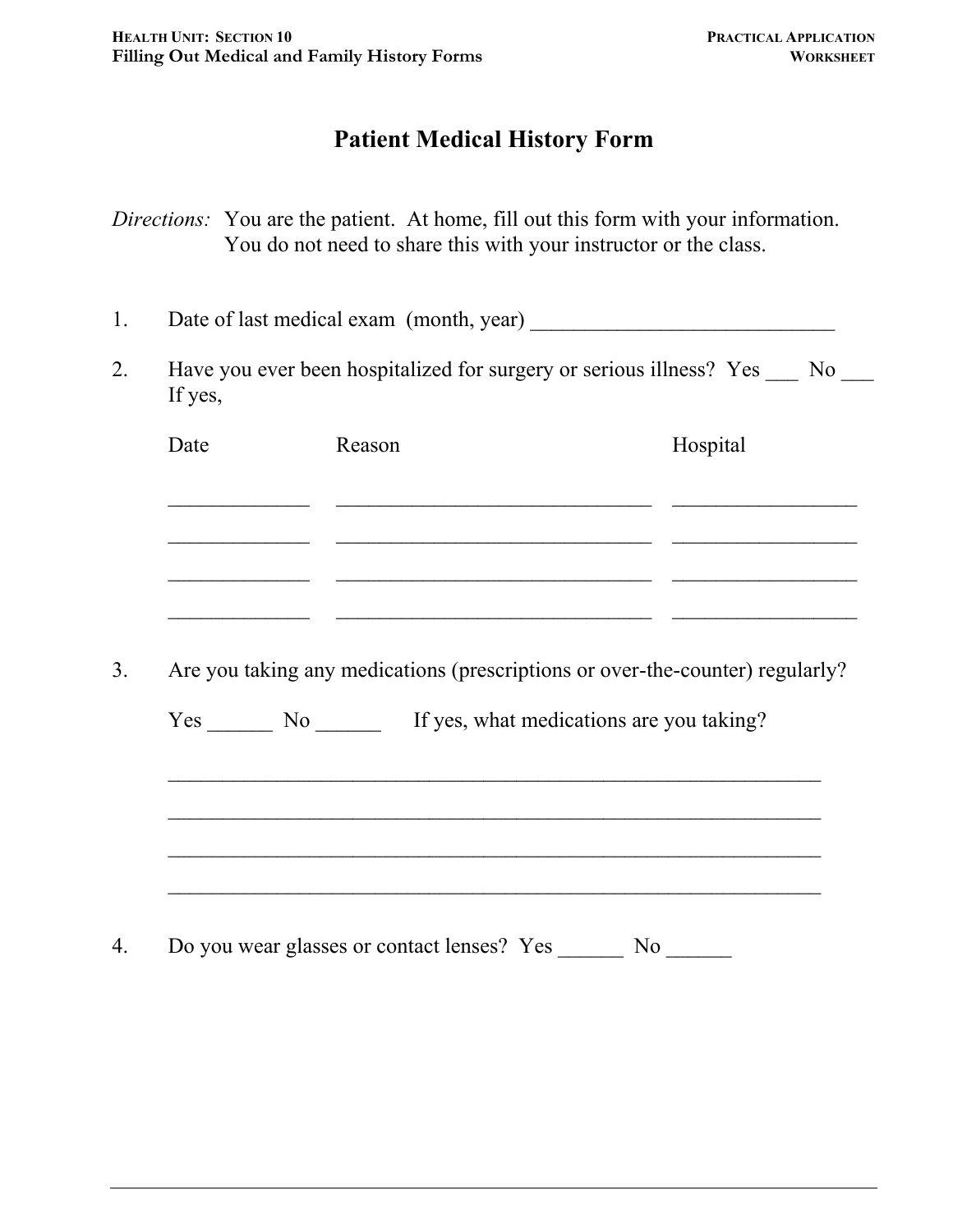#### **Patient Medical History Form,** continued

5. Are you allergic to any medication or have you had any reactions?

Yes \_\_\_\_\_\_\_ No \_\_\_\_\_\_\_ If yes, fill out the chart below.

| Name of Medication | Reaction | When |
|--------------------|----------|------|
|                    |          |      |
|                    |          |      |
|                    |          |      |
|                    |          |      |
|                    |          |      |

6. Are you allergic to anything else (food, pollen, dust, etc.)? Yes \_\_\_\_\_ No \_\_\_\_\_

7. Do you have or have you had any of the following:

| a.             | arthritis                        | Yes | No.                                                                                                                                                                                                                               |
|----------------|----------------------------------|-----|-----------------------------------------------------------------------------------------------------------------------------------------------------------------------------------------------------------------------------------|
| $\mathbf b$ .  | diabetes                         | Yes | No                                                                                                                                                                                                                                |
| c.             | hypertension/high blood pressure | Yes | No                                                                                                                                                                                                                                |
| $\mathbf{d}$ . | high cholesterol                 | Yes | No                                                                                                                                                                                                                                |
| e.             | mental illness                   | Yes | No                                                                                                                                                                                                                                |
| f.             | kidney disease                   | Yes | No new years of the New York of the New York of the New York of the New York of the New York of the New York o<br>New York of the New York of the New York of the New York of the New York of the New York of the New York of the |
| g.             | osteoporosis                     | Yes | No No                                                                                                                                                                                                                             |
| h.             | sexual/physical abuse            | Yes | No new years of the New York of the New York of the New York of the New York of the New York of the New York o<br>New York of the New York of the New York of the New York of the New York of the New York of the New York of the |
| i.             | thyroid disease                  | Yes | No r                                                                                                                                                                                                                              |
| $\dot{J}$ .    | <b>HIV/AIDS</b>                  | Yes | No                                                                                                                                                                                                                                |
| k.             | heart disease/heart attack       | Yes | No                                                                                                                                                                                                                                |
| 1.             | substance abuse                  | Yes | No                                                                                                                                                                                                                                |
| m.             | alcoholism                       | Yes | No                                                                                                                                                                                                                                |
| n.             | asthma                           | Yes | N <sub>0</sub>                                                                                                                                                                                                                    |
| 0.             | seizures                         | Yes | N <sub>0</sub>                                                                                                                                                                                                                    |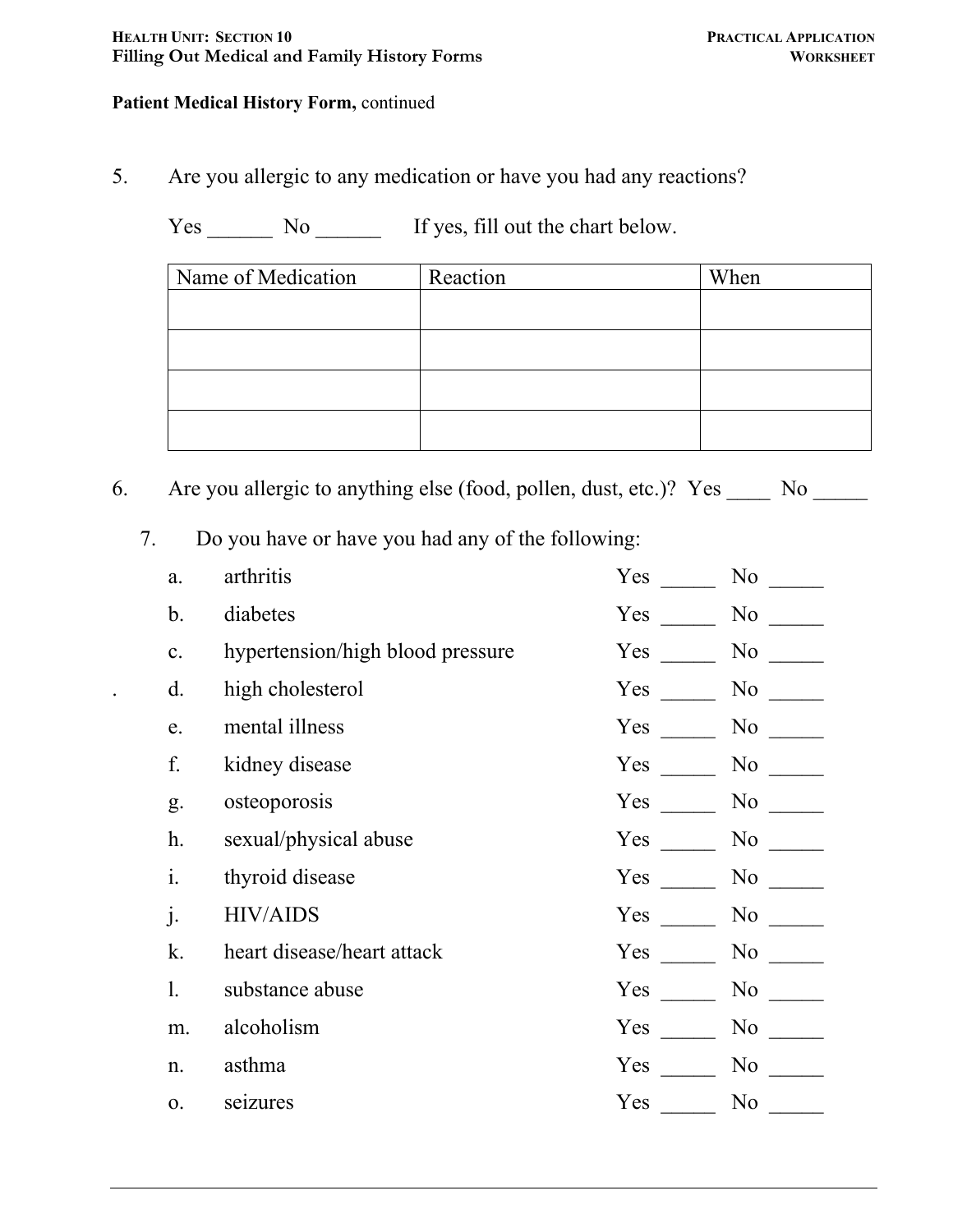| p. | stroke                           |                                                                                                           | $Yes \t No \t$     |  |
|----|----------------------------------|-----------------------------------------------------------------------------------------------------------|--------------------|--|
| q. | anemia/blood diseases            |                                                                                                           | $Yes \_\_ No \_\_$ |  |
| r. | liver diseases                   | $Yes \t —$                                                                                                |                    |  |
| S. | immune problems                  | $Yes \_\_$                                                                                                | $No \ \$           |  |
| t. | cancer                           |                                                                                                           | $Yes \_\_ No \_\_$ |  |
| u. | frequently tired                 |                                                                                                           | $Yes \_\_ No \_\_$ |  |
| V. | recent weight loss               |                                                                                                           | $Yes \_\_ No \_\_$ |  |
| W. | other:                           |                                                                                                           |                    |  |
|    | For Women Only                   |                                                                                                           |                    |  |
|    | # pregnancies                    | # live births $\frac{1}{\sqrt{1-\frac{1}{2}}\sqrt{1-\frac{1}{2}}\sqrt{1-\frac{1}{2}}\sqrt{1-\frac{1}{2}}$ |                    |  |
|    | Date of last Pap Smear           | Date of last Mammogram                                                                                    |                    |  |
|    | Age periods began                | First day of last period                                                                                  |                    |  |
|    | Do you use birth control?<br>Yes | N <sub>0</sub>                                                                                            |                    |  |

| If yes, what kind? |  |
|--------------------|--|
|                    |  |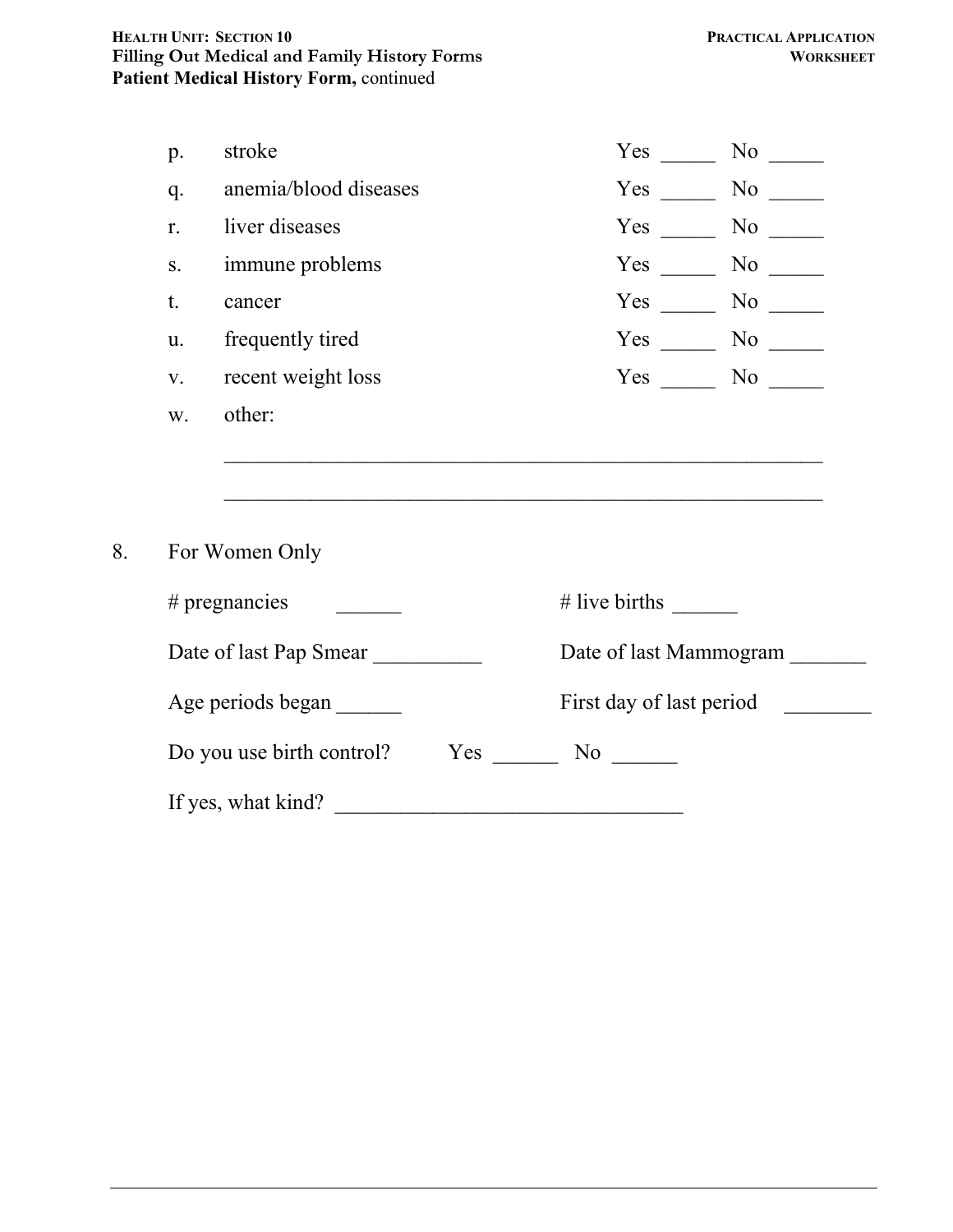# **Patient Dental Form**

*Directions:* You are the patient. At home, fill out this form with your information. You do not need to share this with your instructor or the class.

| 1.  |                                                          | Do your gums bleed while brushing or flossing?                          | Yes No             |  |
|-----|----------------------------------------------------------|-------------------------------------------------------------------------|--------------------|--|
| 2.  |                                                          | Are your teeth sensitive to hot or cold<br>liquids/foods?               | $Yes \_\_ No \_\_$ |  |
| 3.  |                                                          | Are your teeth sensitive to sweet or sour<br>liquids/foods?             | $Yes \_\_ No \_\_$ |  |
| 4.  |                                                          | Do you feel pain in any of your teeth?                                  | $Yes \_ No \_$     |  |
| 5.  |                                                          | Do you have any sores or lumps in or near<br>your mouth?                | $Yes \_\_ No \_\_$ |  |
| 6.  |                                                          | Have you had any head, neck or jaw injuries?                            | $Yes \_\_ No \_\_$ |  |
| 7.  |                                                          | Have you ever experienced any of the following<br>problems in your jaw: |                    |  |
|     | a.                                                       | Clicking?                                                               | $Yes \_\_ No \_\_$ |  |
|     | $\mathbf{b}$ .                                           | Pain (joint, ear, side of face)?                                        | $Yes \_\_ No \_\_$ |  |
|     | $\mathbf{c}$ .                                           | Difficulty in opening or closing?                                       | $Yes \_\_ No \_\_$ |  |
|     | $d$ .                                                    | Difficulty in chewing?                                                  | $Yes \_ No \_$     |  |
| 8.  |                                                          | Do you have headaches often?                                            | $Yes \_\_ No \_\_$ |  |
| 9.  | Do you clench or grind your teeth?<br>$Yes \_\_ No \_\_$ |                                                                         |                    |  |
| 10. | Do you bite your lips or cheeks often?                   | Yes No                                                                  |                    |  |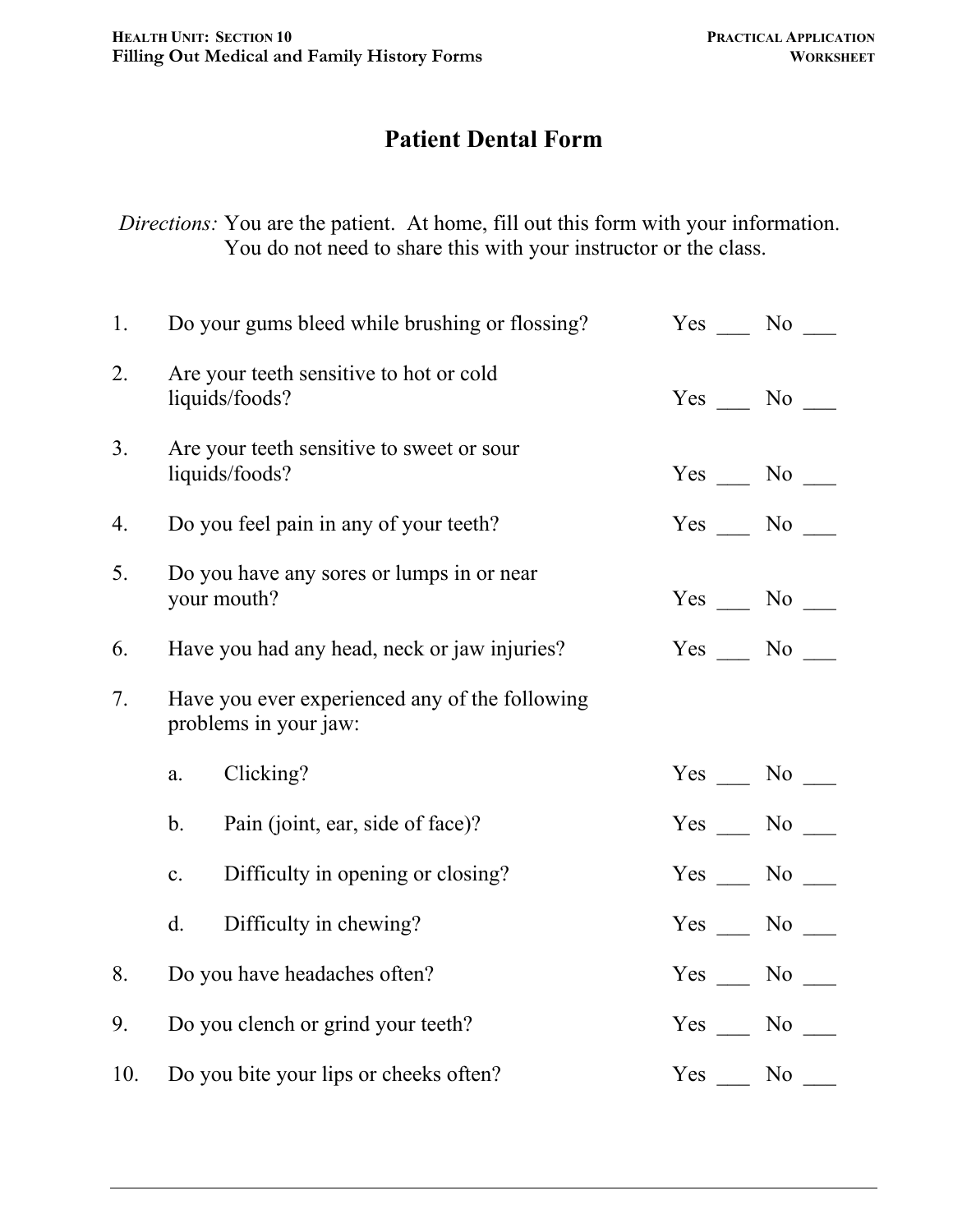#### **Patient Dental Form,** continued

| 11. Have you ever had any difficult extractions<br>in the past?                    | Yes No |  |
|------------------------------------------------------------------------------------|--------|--|
| 12. Have you had any orthodontic treatment?                                        | Yes No |  |
| 13. Have you ever had prolonged bleeding<br>following extractions?                 | Yes No |  |
| 14. Have you ever had instruction on the correct<br>method of brushing your teeth? | Yes No |  |
| 15. Have you ever had instructions on the care<br>of your gums?                    | Yes No |  |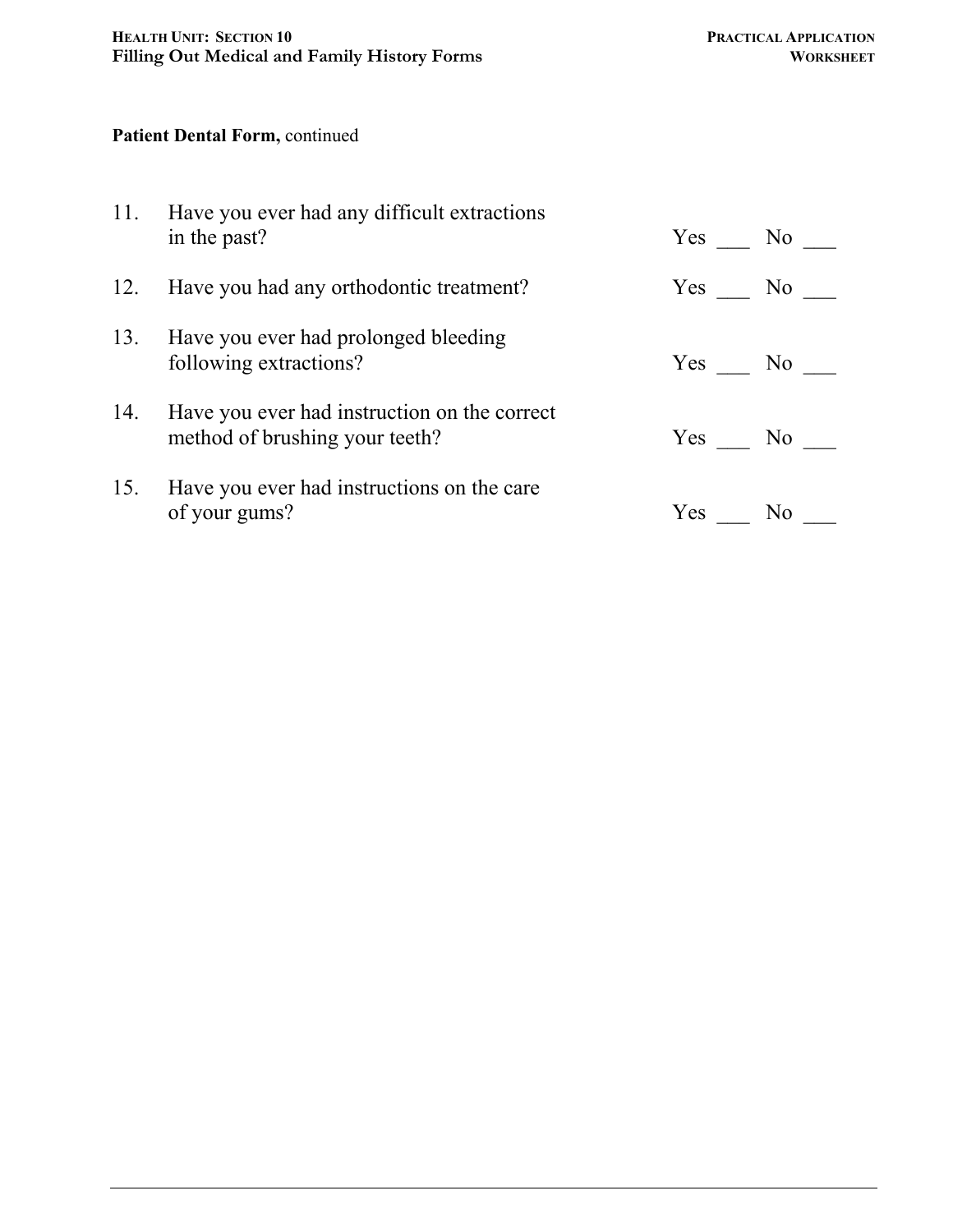# **Patient Family History Form**

*Directions:* You are the patient. At home, fill out this form with your personal information. You do not need to share this with your instructor or the class.

Has anyone in your family ever had any of the following?

|                                      | Yes | N <sub>0</sub> | If yes, who? (e.g., father, mother,<br>sibling, son, daughter, grandparent,<br>etc.) |
|--------------------------------------|-----|----------------|--------------------------------------------------------------------------------------|
| arthritis                            |     |                |                                                                                      |
| diabetes                             |     |                |                                                                                      |
| hypertension/<br>high blood pressure |     |                |                                                                                      |
| high cholesterol                     |     |                |                                                                                      |
| mental illness                       |     |                |                                                                                      |
| kidney disease                       |     |                |                                                                                      |
| osteoporosis                         |     |                |                                                                                      |
| sexual/physical<br>abuse             |     |                |                                                                                      |
| thyroid disease                      |     |                |                                                                                      |
| <b>HIV/AIDS</b>                      |     |                |                                                                                      |
| heart disease/<br>heart attack       |     |                |                                                                                      |
| substance abuse                      |     |                |                                                                                      |